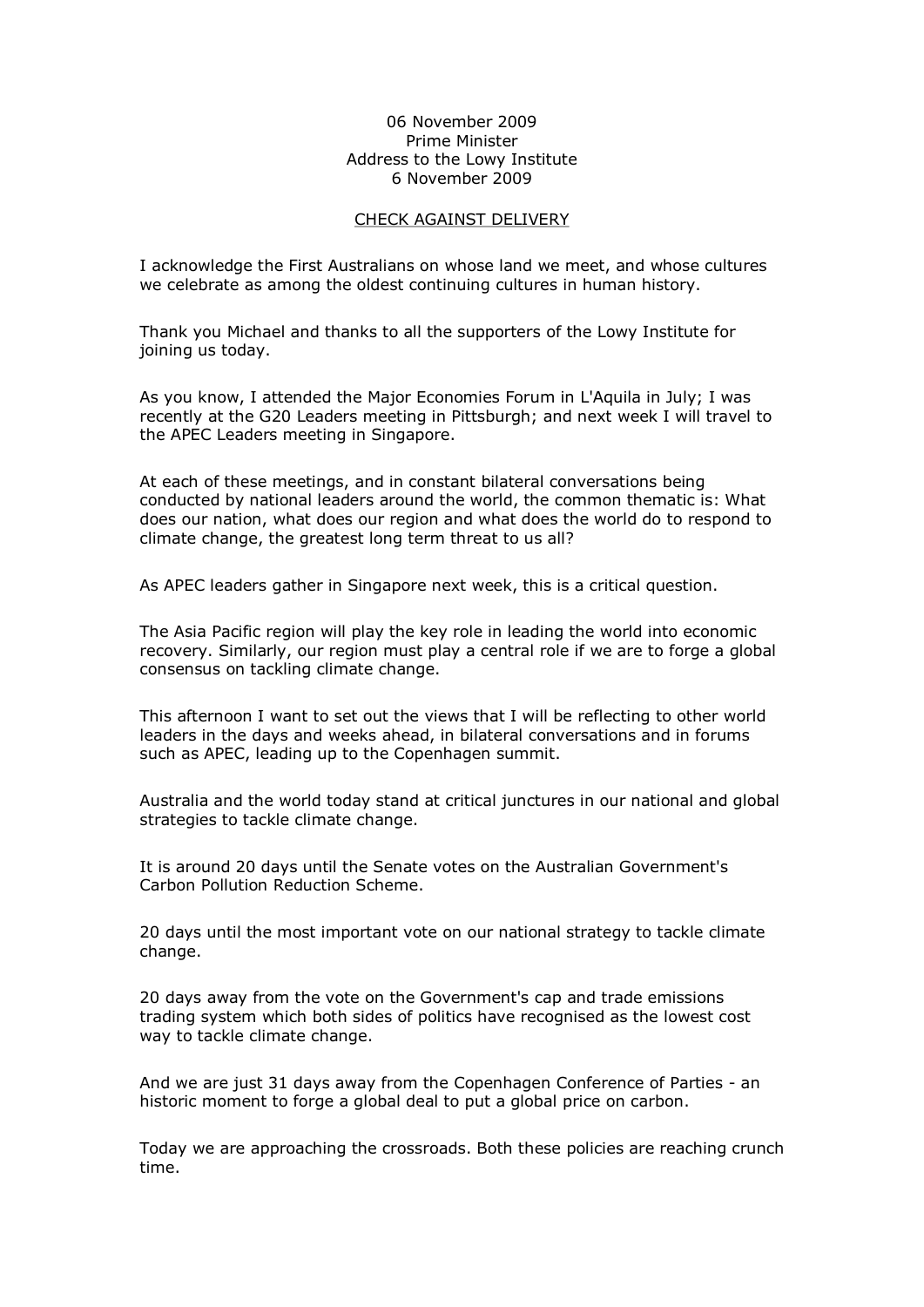When you strip away all the political rhetoric, all the political excuses, there are two stark choices - action or inaction. The resolve of the Australian Government is clear we choose action, and we do so because Australia's fundamental economic and environmental interests lie in action.

Action now. Not action delayed.

As one of the hottest and driest continents on earth, Australia's environment and economy will be among the hardest and fastest hit by climate change if we do not act now. The scientific evidence from the CSIRO and other expert bodies have outlined the implications for Australia, in the absence of national and global action on climate change:

- · Temperatures in Australia rising by around five degrees by the end of the century.
- · By 2070, up to 40 per cent more drought months are projected in eastern Australia and up to 80 per cent more in south-western Australia.
- · A fall in irrigated agricultural production in the Murray Darling Basin of over 90 per cent by 2100.
- Storm surges and rising sea levels putting at risk over 700,000 homes and businesses around our coastlines, with insurance companies warning that preliminary estimates of the value of property in Australia exposed to the risk of land being inundated or eroded by rising sea levels range from \$50 billion to \$150 billion.
- · Our Gross National Product dropping by nearly two and a half per cent through the course of this century from the devastation climate change would wreak on our infrastructure alone.

The Government took a plan to tackle climate change to the last election, to tackle the risks climate change poses to our planet, and especially to the health, lifestyle and livelihoods of our children.

That plan included two fundamental parts:

- First, a domestic plan of action to reduce Australia's carbon pollution, including:
	- ·Expanding the Renewable Energy Target to 20 per cent by 2020 (and subsequently directly investing over \$2 billion in renewable energy, including investment in large scale solar generating capacity that will be three times larger than the world's current largest project).
	- ·A national energy efficiency strategy to reduce the energy that we can consume, and undertaking the largest investment in energy efficiency ever seen in this country.
	- ·A Carbon Pollution Reduction Scheme that will increase the cost of carbon over time and facilitate a transition to a low carbon pollution economy.
- The second part of our strategy is participation in global action to tackle climate change, including:
	- · ratifying the Kyoto Protocol;
	- participating in global technology transfers including Australian leadership in a global coalition to develop carbon capture and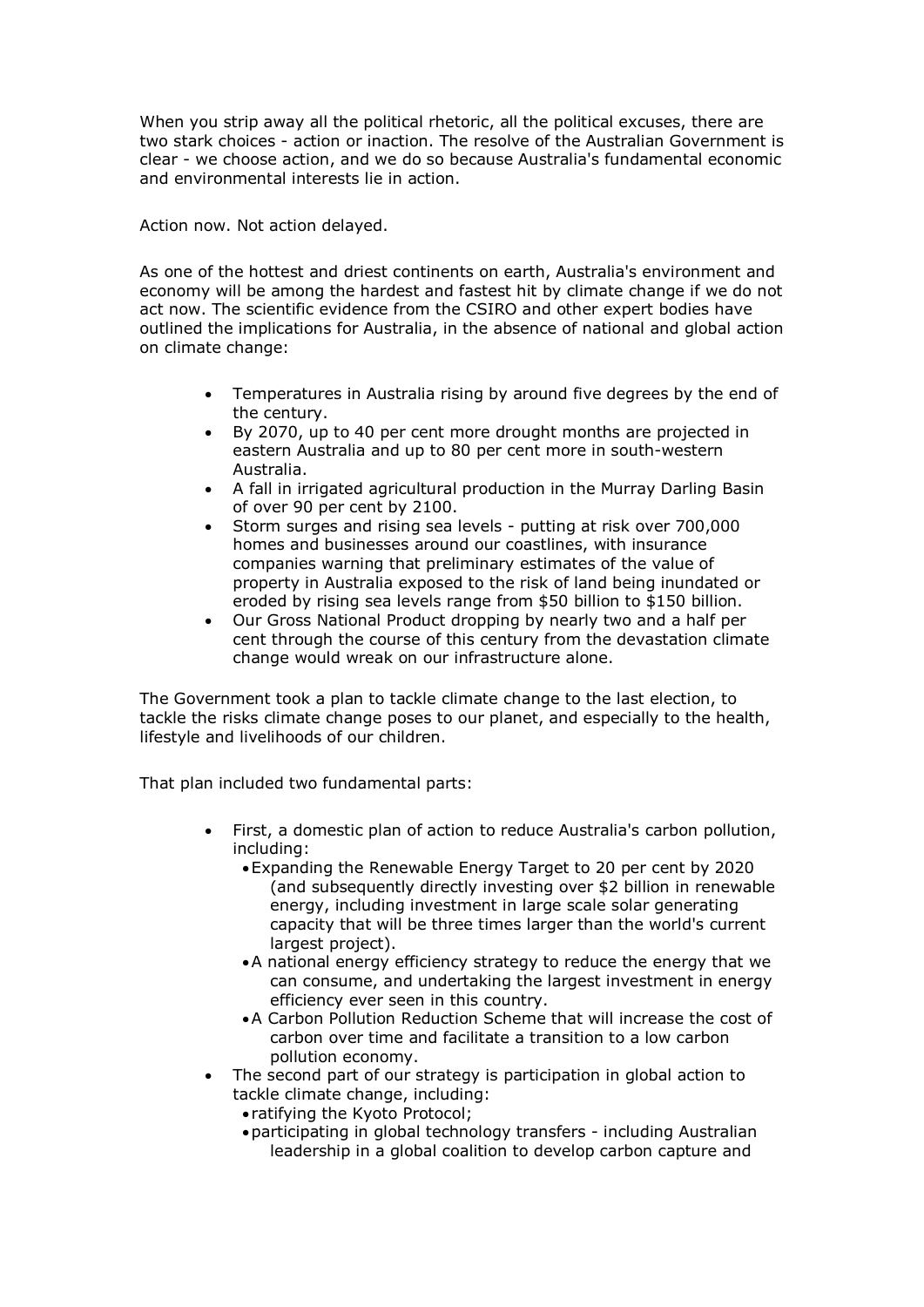storage through the Australia-initiated Global Carbon Capture and Storage Institute; and

• strong engagement towards a new post-Kyoto global agreement.

This was the platform we took to the Australian people at the election. This is the program of action we have been prosecuting over the past two years. Yet the cornerstone of this program of action, the CPRS, still lies stymied in the Senate.

Australia has certainly not been alone in our endeavours to tackle global climate change. At the same time, around the world we have seen nations of every political stripe take concrete action to work towards legislation in this critical area actions which have been slowly building towards coordinated international action to tackle climate change. And most nations have been engaged in the multilateral process through the Bali Roadmap two years ago, through the 14th Conference of the Parties in Poznan, Poland last year, and the intensifying global negotiations leading up to the 15th Conference of Parties in Copenhagen this year.

Today, the culmination of this domestic and global action is in sight. Much progress has been made, but, the truth is that there is still a long way to go. In fact, the hardest part of our journey is ahead of us over the next 31 days.

This is a profoundly important time for our nation, for our world and for our planet.

In Australia, we must pass our Carbon Pollution Reduction Scheme to deliver certainty for business at home and to play our part abroad in any global agreement to bring greenhouse gases down.

President Obama in the United States is also working hard so that he can take strong commitments to Copenhagen. And let us never forget that in the US, as in Australia, under both our respective previous governments, zero action was taken on bringing in cap and trade schemes meaning that the governments that replaced them began with a zero start.

Other countries are striving to build domestic political momentum in their own countries to take strong commitments into the global deal.

The challenge we face, and others around the world face, is to build momentum and overcome domestic political constraints.

The truth is this is hard, because the climate change skeptics, the climate change deniers, the opponents of climate change action are active in every country.

They are a minority. They are powerful. And invariably they are driven by vested interests.

Powerful enough to so far block domestic legislation in Australia, powerful enough to so far slow down the passage of legislation through the US Congress. And ultimately - by limiting the ambition of national climate change commitments they are powerful enough to threaten a deal on global climate change both in Copenhagen and beyond.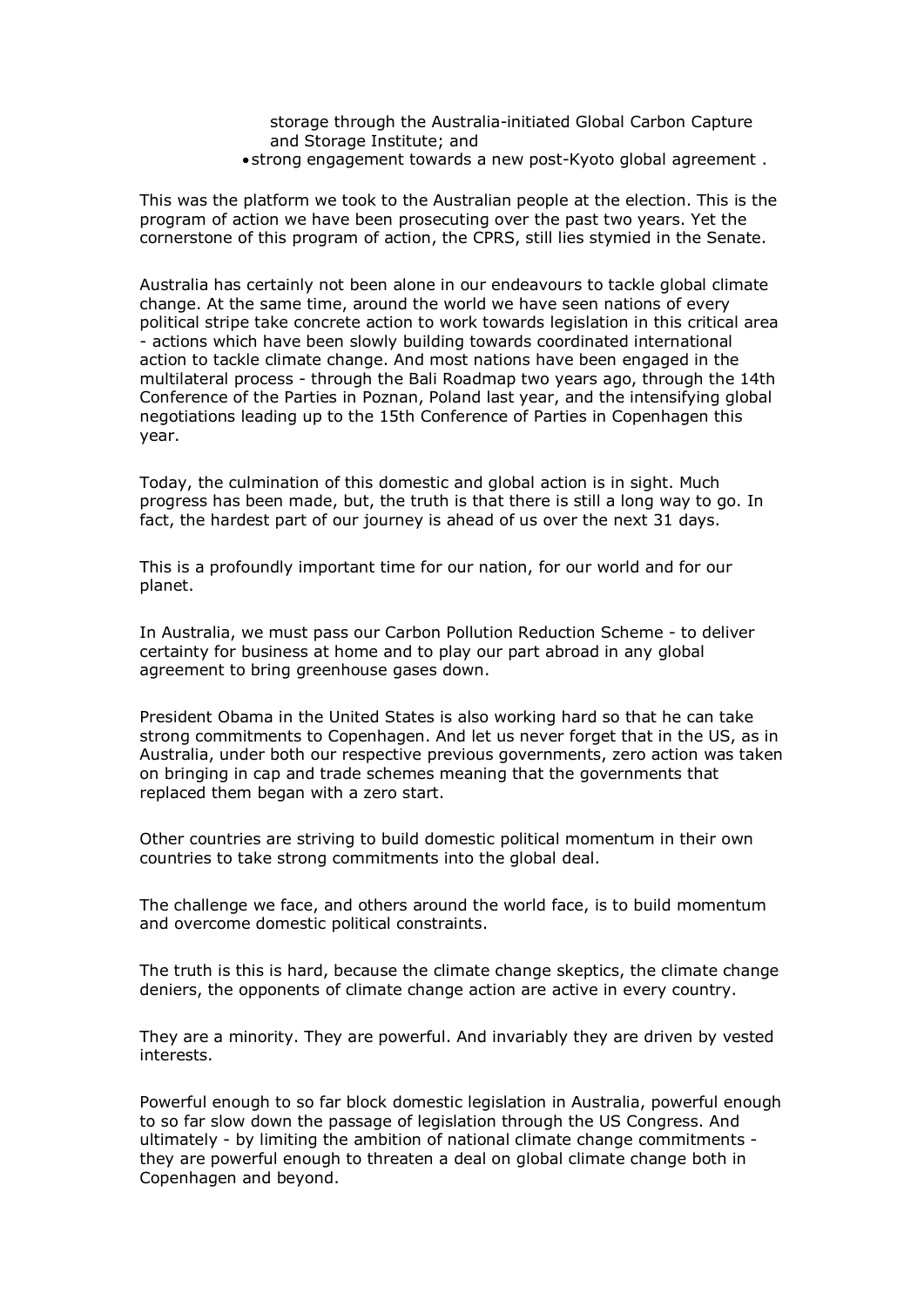The opponents of action on climate change fall into one of three categories.

- First, the climate science deniers.
- Second, those that pay lip service to the science and the need to act on climate change but oppose every practicable mechanism being proposed to bring about that action.
- · Third, those in each country that believe their country should wait for others to act first.

Together, these groups, alive in every major country including Australia, constitute a powerful global force for inaction, and they are particularly entrenched in a range of conservative parties around the world.

As we approach Copenhagen, these three groups of climate skeptics are quite literally holding the world to ransom, provoking fear campaigns in every country they can, blocking or delaying domestic legislation in every country they can, with the objective of slowing and if possible destroying the momentum towards a global deal on climate change.

As we approach the Copenhagen conference these groups of climate change deniers face a moment of truth, and the truth is this: we will need to work much harder to reach an agreement in Copenhagen because these advocates of inaction are holding back domestic commitments, and are in turn holding back global commitments on climate change.

It is time to be totally blunt about the agenda of the climate change skeptics in all their colours - some more sophisticated than others.

It is to destroy the CPRS at home, and it is to destroy agreed global action on climate change abroad, and our children's fate - and our grandchildren's fate will lie entirely with them.

It's time to remove any polite veneer from this debate. The stakes are that high.

The first category of those opposed to action is the vocal group of conservatives who do not accept the scientific consensus. This group believes the science is inconclusive and does not provide an evidentiary basis for anthropogenic climate change.

In Australia, before the 2007 election, this group was thought to be relatively small. There appeared - for a time - to be bipartisan consensus on the need for action on climate change. In recent times, this bipartisan support has frayed.

As one Liberal Member of Parliament said to Phil Coorey of the Sydney Morning Herald last year: *"[at the last election we supported an ETS because] we were staring at an electoral abyss. We had to pretend we cared."* (SMH, 28 JULY 2008)

More recently that pretence has been increasingly cast aside. Would-be Liberal leader Tony Abbott said in July this year that *"the science ... is contentious to say the least".* (27 July 2009)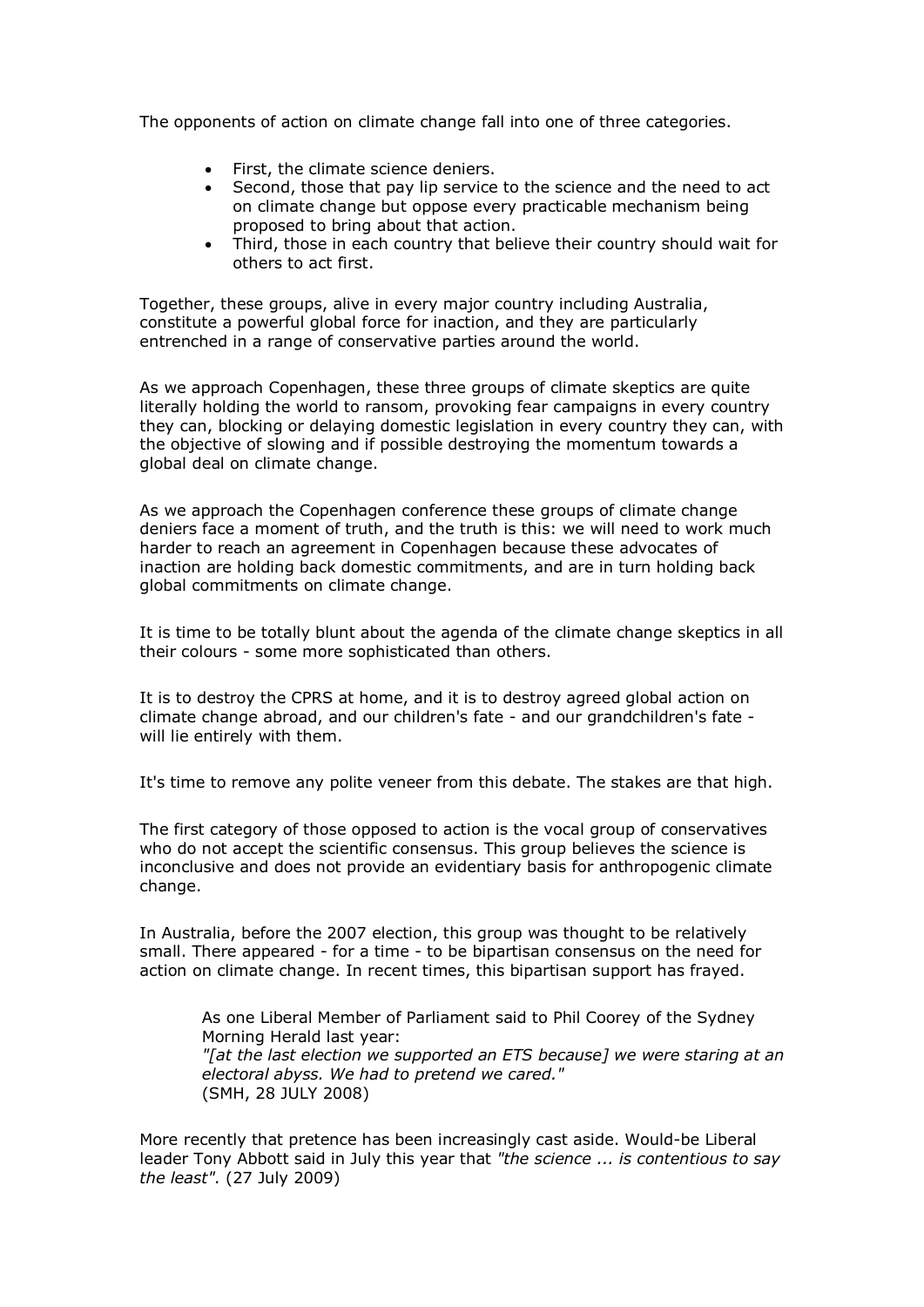Liberal Senator Cory Bernardi said: *"I remain unconvinced about the need for an ETS given that carbon dioxide is vital for life on earth".*

Liberal Senator Alan Eggleston said: *"Levels of carbon dioxide have risen in the world, but whether or not this is the sole cause or just a contributor to climate change is, I think, unanswered."* (11 AUGUST 2009)

Liberal Senate leader Nick Minchin said this year: *"CO2 is not by any stretch of the imagination a pollutant... This whole extraordinary scheme is based on the as yet unproven assertion that anthropogenic emissions of CO2 are the main driver of global warming."* (11 AUGUST 2009)

Alternative Liberal leader Joe Hockey - who knows better - has been drawn into the same sort of doublespeak, remarking on the Today Show in August: *"Look, climate change is real Karl, you know whether it is made by human beings or not that is open to dispute."* (12 AUGUST 2009)

Even the leader of the Opposition, once Minister for the Environment, Malcolm Turnbull, has flirted with this doublespeak, telling Alan Jones on 2GB: *"I think most people have at least some doubts about the science."* (19 JUNE 2009)

The tentacles of the climate change skeptics reach deep into the ranks of the Liberal Party, and once you add the National Party it's plan the skeptics and the deniers are a major force.

Climate sceptics are also a powerful political lobby in the United States.

Republican National Committee Chairman Michael Steel said on 6 March 2009: *"We are cooling. We are not warming. The warming you see out there, the supposed warming, and I am using my finger quotation marks here, is part of the cooling process."*

House Minority Leader John Boehner said on April 19 2009: *"The idea that carbon dioxide is a carcinogen that is harmful to our environment is almost comical. Every time we exhale, we exhale carbon dioxide."*

Republican Congressman John Shimkus said on 25 March 2009: *"If we decrease the use of carbon dioxide, are we not taking away plant food from the atmosphere?"*

The legion of climate change skeptics are active across the world, and they happily play with our children's future.

The clock is ticking for the planet, but the climate change skeptics simply do not care. The vested interests at work are simply too great.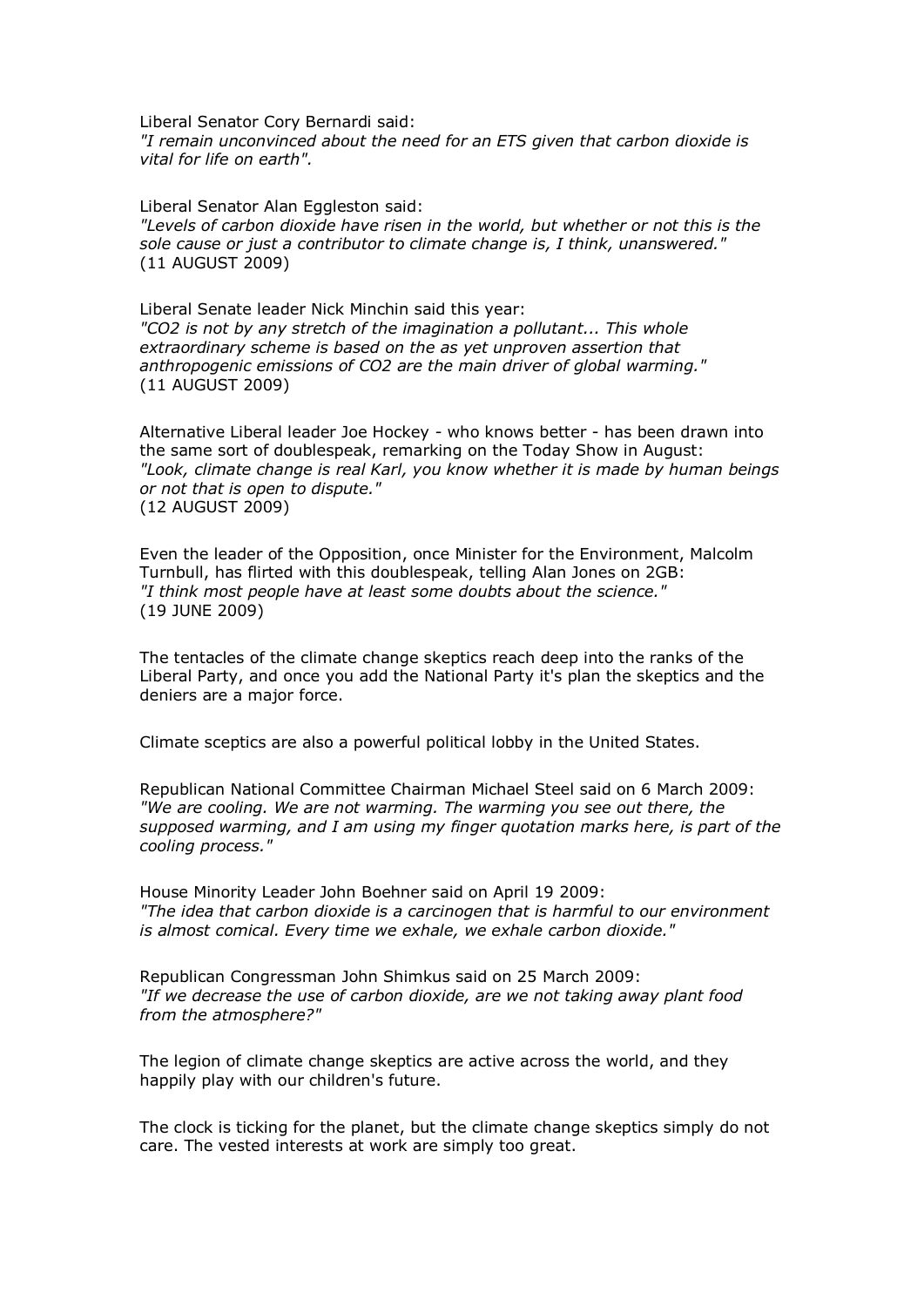It's been more than 30 years since the first World Climate Conference called on governments to guard against potential climate hazards.

It's been 20 years since the Intergovernmental Panel on Climate Change was formed and produced its first report.

17 years ago, in 1992, the international community acknowledged the importance of tackling climate change at the Rio Earth Summit and created the United Nations Framework Convention on Climate Change.

And the most recent IPCC scientific conclusion in 2007 was that "warming of the climate system is unequivocal" and the "increase in global average temperatures since the mid 20th century is very likely due to the observed increase in anthropogenic greenhouse gas concentrations."

This is the conclusion of 4,000 scientists appointed by governments from virtually every country in the world, and the term "very likely" is defined in the scientific conclusion of this report as being 90 per cent probable.

Attempts by politicians in this country and others to present what is an overwhelming global scientific consensus as little more than an unfolding debate, with two sides evenly represented in a legitimate scientific argument, are nothing short of intellectually dishonest. They are a political attempt to subvert what is now a longstanding scientific consensus, an attempt to twist the agreed science in the direction of a predetermined political agenda to kill climate change action.

It reminds me of the efforts of the smoking lobby decades ago as they tried for years to politically subvert by so-called scientific means that there was any link between smoking and lung cancer.

Put more simply: these climate change sceptics around the world would be laughable if they were not so politically powerful - particularly in the ranks of conservative parties.

The second group of do-nothing climate change skeptics are those who purport to accept the scientific consensus, but in the next breath are unwilling to support any of the practicable plans of action that would actually do something about climate change. This group plays lip service to the climate change science but when push comes to shove refuse to support climate change action. In Australia, these naysayers have successfully blocked the development of an emissions trading scheme for more than a decade.

After 12 years of inaction under the previous government, this government has worked to build a national consensus around our Carbon Pollution Reduction Scheme. We took the concept to the people at the 2007 election, and since then we have methodically, clearly and comprehensively worked towards passage of our scheme.

The Carbon Pollution Reduction Scheme Green Paper was released on 16 June 2008.

The Garnaut Climate Change Review was released on 30 September 2008.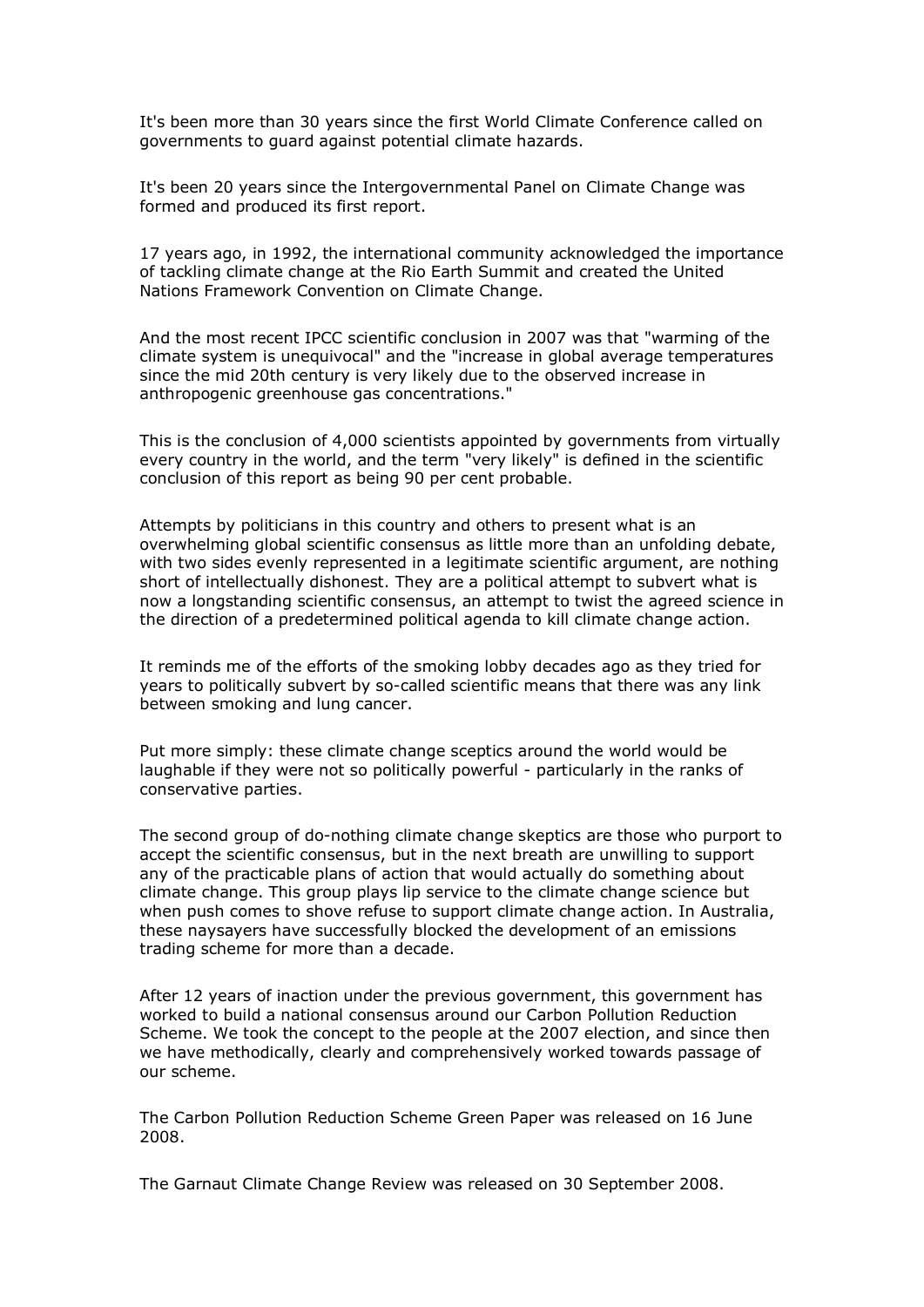The Carbon Pollution Reduction Scheme White Paper was released on 15 December 2008.

The Draft Carbon Pollution Reduction Scheme legislation was released in March.

There have been numerous Senate Inquiries.

There have also been numerous industry consultations.

As of May 2009, the Government had built wide support for action on climate through a carbon pollution reduction scheme.

There was broad business, environmental and community support from:

- · The Business Council of Australia
- · The Australian Industry group
- · The Climate Institute
- The Australian Conservation Foundation
- The World Wildlife Fund
- The Australian Council of Social Services representing lower income Australians.

Today, after so many reports, reviews, consultations, not to mention the small matter of an election - the overwhelming need for Australia to tackle the great challenge of our generation is being frustrated by the do-nothing climate change skeptics.

As recently as last year, the Leader of the Opposition was emphatic in his support for an emissions trading scheme. He said it was the "central mechanism" in the fight against climate change.

Speaking at the National Press Club in May last year, he stated: *"The Emissions Trading Scheme is the central mechanism to decarbonise our economy."* (21 May 2008)

A few days later, he said: *"The biggest element in the fight against climate change has to be the emissions trading scheme."* (HANSARD 26 MAY 2008)

But still today, after so many reports and consultations, the Liberal Party, the National Party and other opponents of action raise objections to the Carbon Pollution Reduction Scheme.

Their objections fall into three categories:

- · Some argue that the cost is too high in terms of its impact on our economy.
- Others argue that the cost is too high in terms of its impact on households.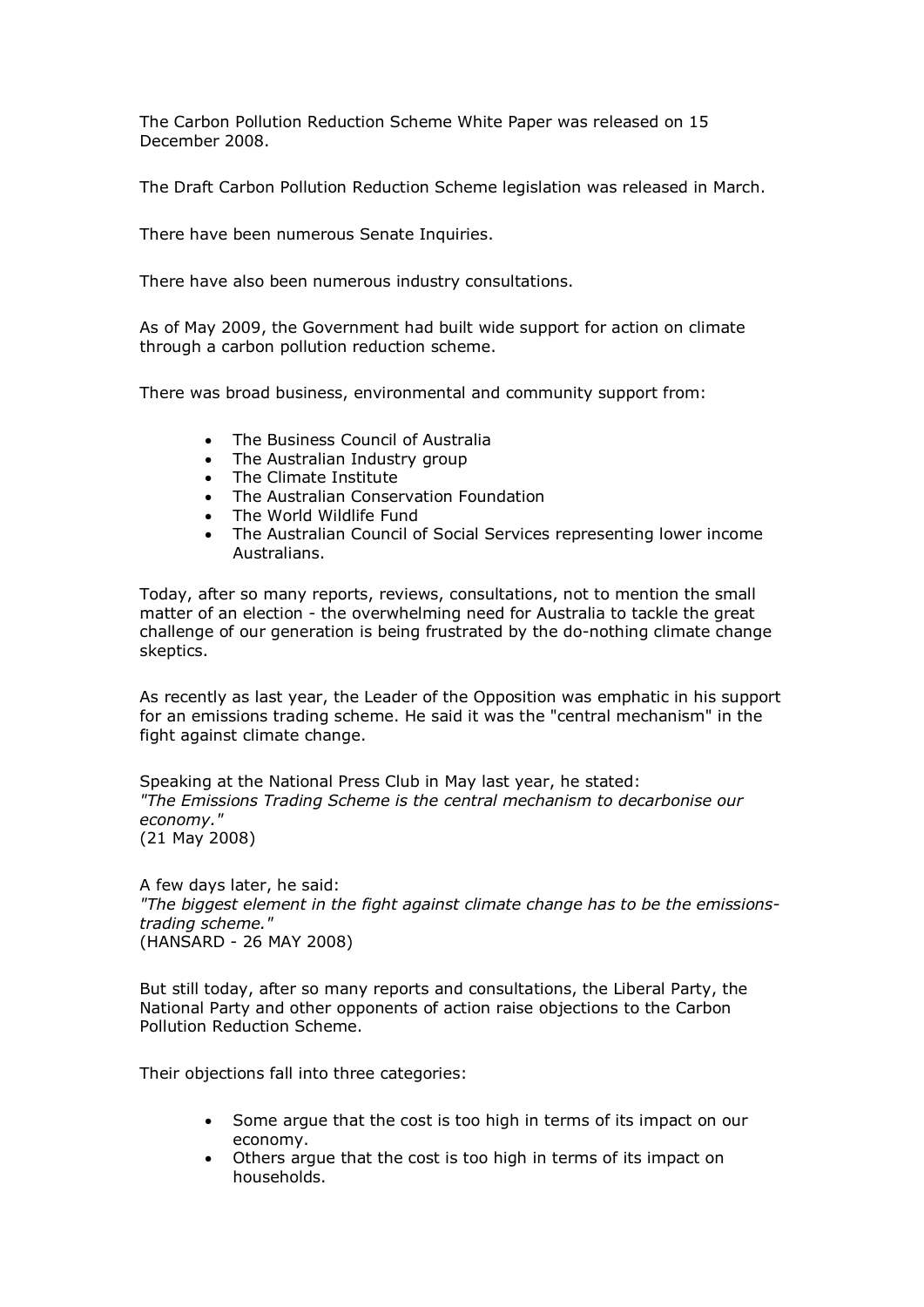And others object to the system of global emissions trading because they believe it will unjustifiably transfer money and power from rich countries to poor countries.

Let us take each of these in turn.

First is the cost to our economy and jobs.

This has been a constant theme of the Liberal and National Parties' attacks on the CPRS. Mr Turnbull said the CPRS "is guaranteed to slow our economic recovery, cost us jobs."

And the de facto leader of the National Party, Barnaby Joyce, refers to the emissions trading scheme as the *"employment termination scheme"* whereas I thought any self-respecting National Party leader would be out there standing up for farmers facing 40 to 80 per cent more drought in the future, rather than betraying them.

The facts about the impact of unmitigated climate change on the one hand and the CPRS on the other tell a very different story, but that eternal motto of the Liberal and National Parties is never let the facts stand in the road of a good fear campaign - whether it's debt, border security or climate change.

Here are the facts.

Treasury modelling done in 2008 demonstrates Australia can continue to achieve strong trend economic growth while making significant cuts in emissions through the CPRS. Treasury modelling also demonstrates that all major employment sectors grow over the years to 2020 - substantially increasing employment from today's levels. Treasury modelling also projects that clean industries will create sustainable jobs of the future - in fact by 2050 the renewable electricity sector will be 30 times larger than it is today.

Another element of the Liberal and National fear campaign about the design of the CPRS is that it will impose unmanageable cost on households.

Again, Senator Joyce fearmonger in chief on climate change, he who therefore betrays the real interests of Australian farmers - puts the position of the Liberal and National parties as follows:

*"If you live in a cave with a candle you would probably be OK, but if your house is wired up for power then every electrical appliance will be attached to a power generator which in all likelihood will pay a tax and that tax will be passed on to you, the consumer."*

(Joyce 27 JULY 2009)

Again, the facts on the true household costs and impacts of the CPRS tell a different story. Treasury modelling again demonstrates that the price impact of the CPRS is modest. The CPRS is expected to raise household prices by 0.4 per cent in 2011-12 and 0.8 per cent in 2012-13, and the government has provided household compensation to help assist with these modest cost rises.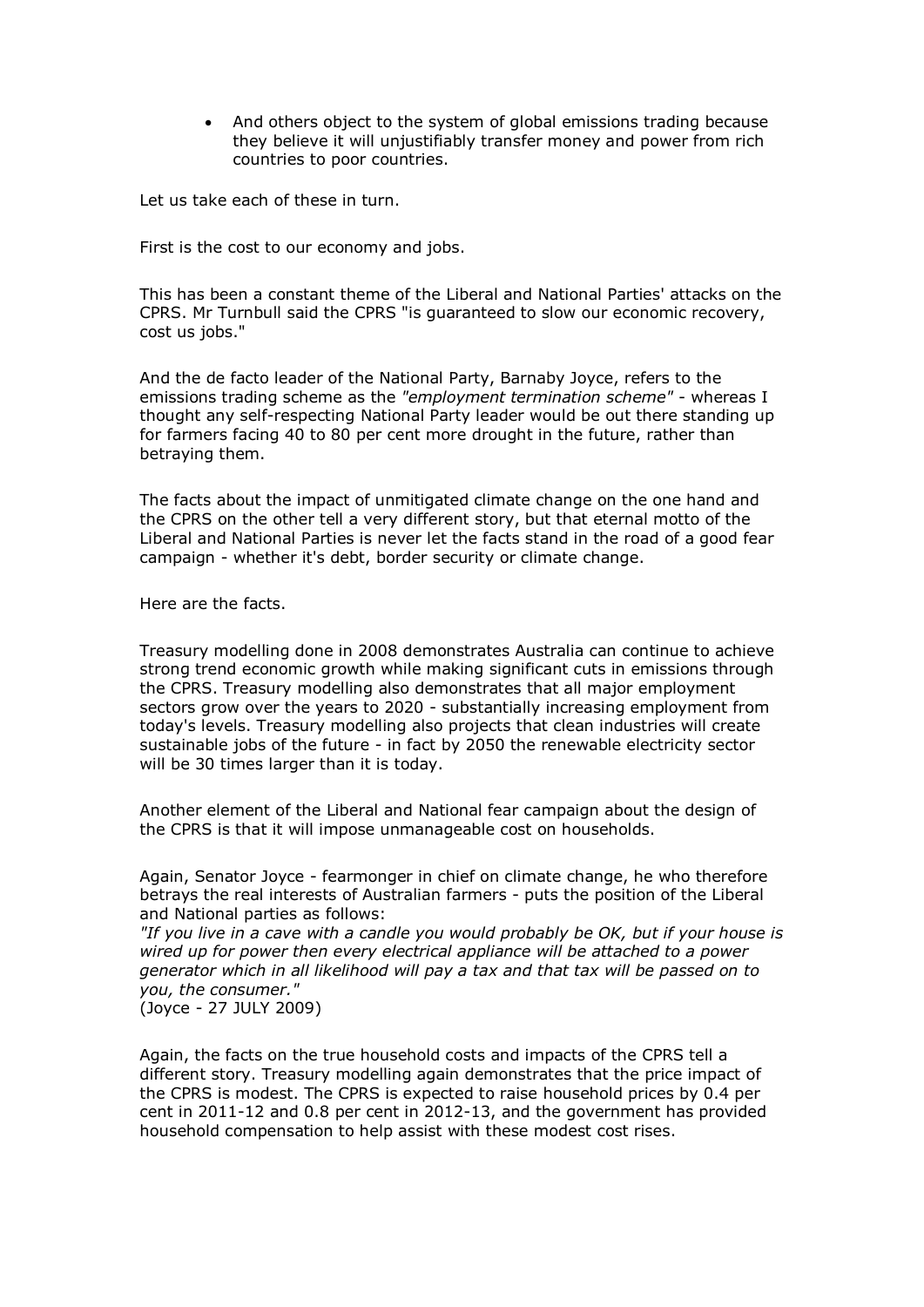Pensioners, seniors, carers and people with disability and low-income households will receive additional support to fully meet the expected overall increase in the cost of living flowing from the scheme. Middle-income households will also receive additional support to help meet the expected overall increase in the cost of living flowing from the scheme.

A third argument from those who quibble with the design of the Carbon Pollution Reduction Scheme is that the international design aspects of the scheme are flawed.

Lord Christopher Monckton - a former adviser to Margaret Thatcher - was quoted this week in the Australian press by Janet Albrechtsen. Lord Monckton describes the potential Copenhagen agreement as a plan to set up a transnational "government" on a scale the world has never before seen. Enter the "world government" conspiracy theorists.

Lord Monckton also publicly warned Americans that *"in the next few weeks, unless you stop it, your president will sign your freedom, your democracy and your prosperity away forever."*

Janet Albrechtsen, in her understated neo-conservative way, refers to the potential Copenhagen agreement as a UN "power grab". This gaggle of world government conspiracy theorists are so far out there on the far right, that they rub up next to the global anarchists of the far left.

Those who argue that any multilateral action is by definition evil.

Those who argue that climate change does not represent a global market failure.

Those who argue that somehow the market will magically solve the problem.

And that uncoordinated national actions will fix the problem.

Without answering the basic logical question of how can we deal with an existential challenge for the whole planet which lies beyond the capacity of any individual national action to address.

The climate change deniers now form the comfortable bedfellows of the global conspiracy theorists - in total bald-faced denial of global scientific, economic and environmental reality. These arguments - thinly veiled attempts to create a new climate change global conspiracy theory - are now being used in Australia.

Like the arguments from climate change deniers, these arguments have zero basis in evidence.

Where is their equivalent evidence basis to Treasury modelling published by the Government of the industry and employment impacts of climate change?

Where is their equivalent evidence basis to Treasury modelling published by the Government on the cost impacts for households from the CPRS - and on the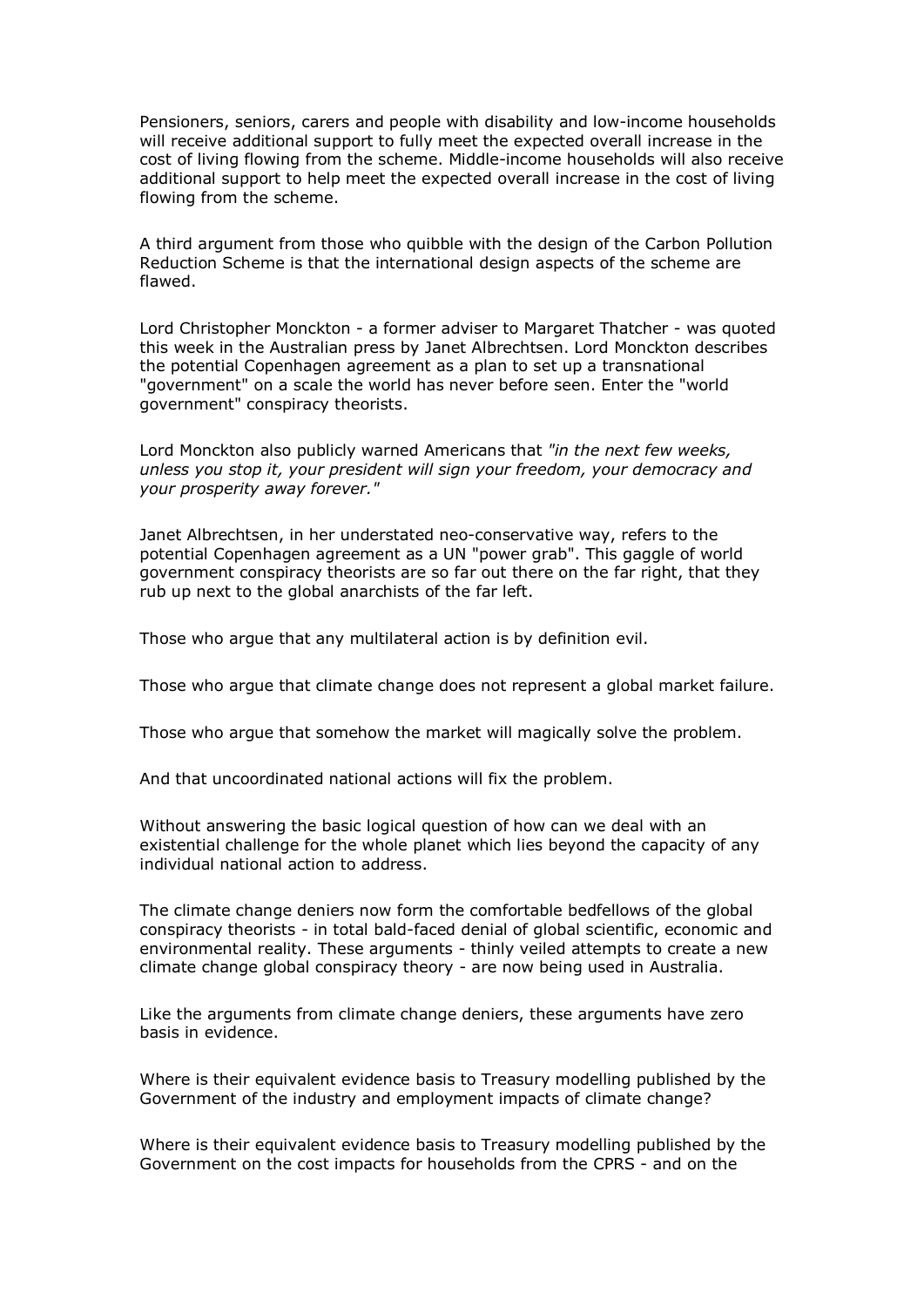adequacy of the compensation arrangements put in place by the Government in our White Paper?

The answer once again is there is none.

Where is the evidence basis offered by the new league of world government conspiracy theorists that climate change can be effectively dealt with by market means or by uncoordinated national means?

Answer - there is none.

The truth is that the do-nothing climate change skeptics offer no alternative official body of evidence from any credible government in the world.

Absolutely none. The truth is they offer zero evidence.

Instead they offer maximum fear, the universal conservative stock in trade.

And by doing so, these do-nothing climate change skeptics are prepared to destroy our children's future.

The third group of climate deniers are those who pretend to accept the science but then urge delay because they don't want their country to be the first to act.

In Australia there was once a political consensus resisting this parochial view.

The Shergold Report commissioned by John Howard and written by the head of the Prime Minister's department recommended that Australia should not wait for the rest of the world to act:

*"... waiting until a truly global response emerges before imposing an emissions cap will place costs on Australia by increasing business uncertainty and delaying or losing investment."*

(Report of the Prime Ministerial Task Group on Emissions Trading, June 2007, p.6)

The current Leader of the Opposition also stated that a domestic ETS would help in international negotiations too:

*"... our first hand experience in implementing ... an emissions trading system would be of considerable assistance in our international discussions and negotiation aimed at achieving an effective global agreement."* (Turnbull - SMH Opinion Piece - 9 July 2008)

Then the Leader of the Opposition stated he no longer supported domestic action before Copenhagen:

*"I would not find, I would not support finalising the design this year. Even the best designed scheme in theory needs to have the input of the knowledge of what happens at Copenhagen and what the Americans will do."* (AM - 16 MARCH 2009)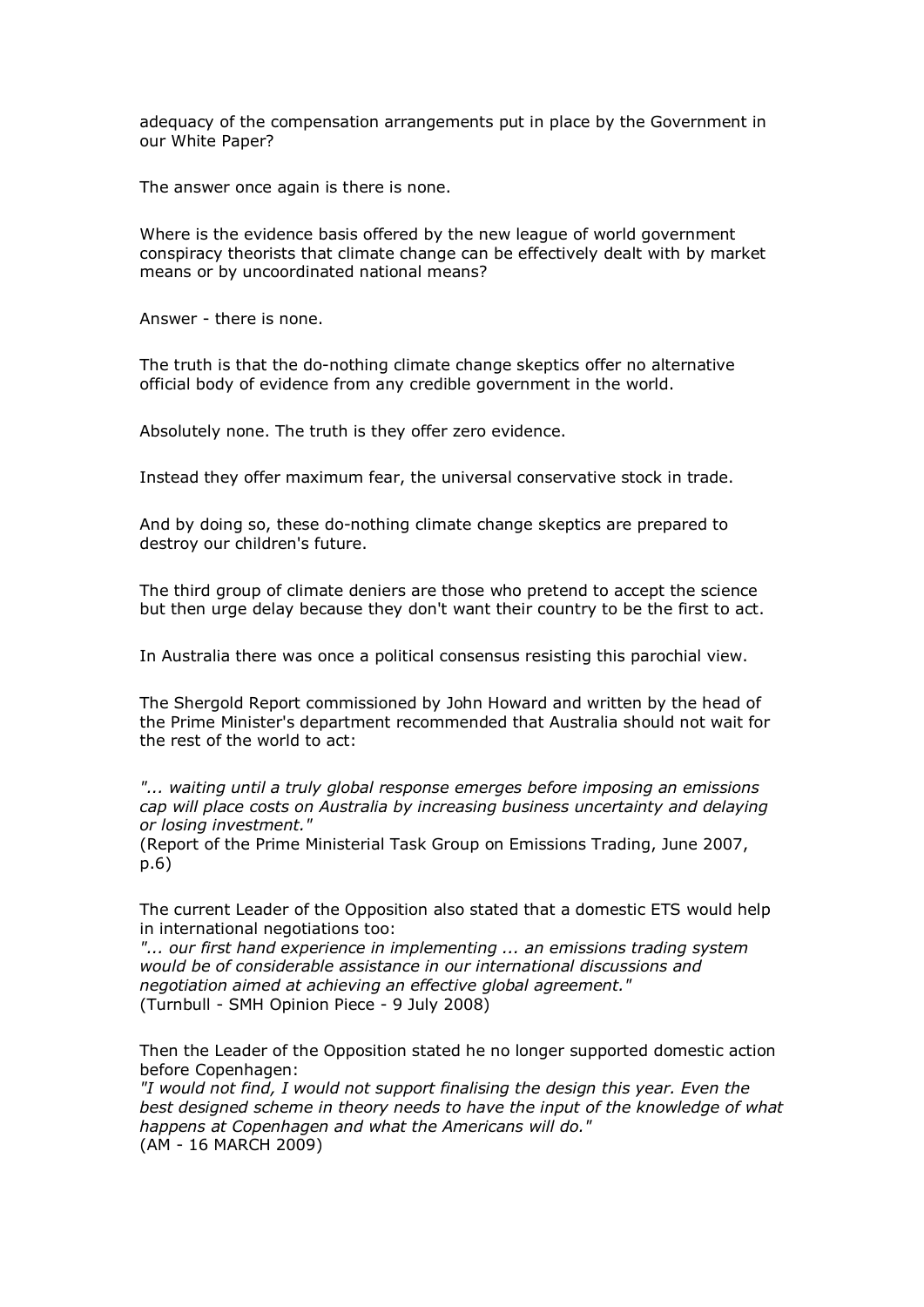Seven times the Liberals and Nationals have promised to make a decision on their policy on climate change - and seven times they have delayed.

- 1. In December 2007 they said wait for Garnaut.
- 2. In September 2008 they said wait for Treasury modelling.
- 3. In September 2008 they said wait for the White Paper.
- 4. In December 2008 they said wait until the Pearce Report.
- 5. In April 2009 they said wait for the Senate Inquiry.
- 6. In May 2009 they said wait for the Productivity Commission forgetting that the Productivity Commission already made a submission on emissions trading to the Howard Government's Shergold Report.
- 7. Now the Liberals and National have said wait for Copenhagen and for President Obama's scheme.

It is an endless cycle of delay - and I am sure that with December almost upon us, the eighth excuse cannot be far away - which will be to wait until the next year or the year after until all the rest of the world has acted at which time Australia will act.

What absolute political cowardice.

What an absolute failure of leadership.

What an absolute failure of logic.

The inescapable logic of this approach is that if every nation makes the decision not to act until others have done so, then no nation will ever act.

The immediate and inevitable consequence of this logic - if echoed in other countries is that there will be no global deal as each nation says to its domestic constituencies that they cannot act because others have not acted.

The result is a negotiating stalemate. A permanent standoff.

And this of course is the consistent ambition of all three groups of do-nothing climate change deniers.

As we approach Copenhagen, it becomes clearer that the domestic political pressure produced by the climate change skeptics now has profound global consequences by reducing the momentum towards an ambitious global deal. The argument that we must not act until others do is an argument that has been used by political cowards since time immemorial - both of the left and the right.

To take just one example, it has been used as an argument to retain protectionism, stifling economic growth and global competition, and preventing the spread of global prosperity.

As many have noted, it is the international political version of the prisoner's dilemma. If we allow our actions to be dictated by what we falsely conclude to be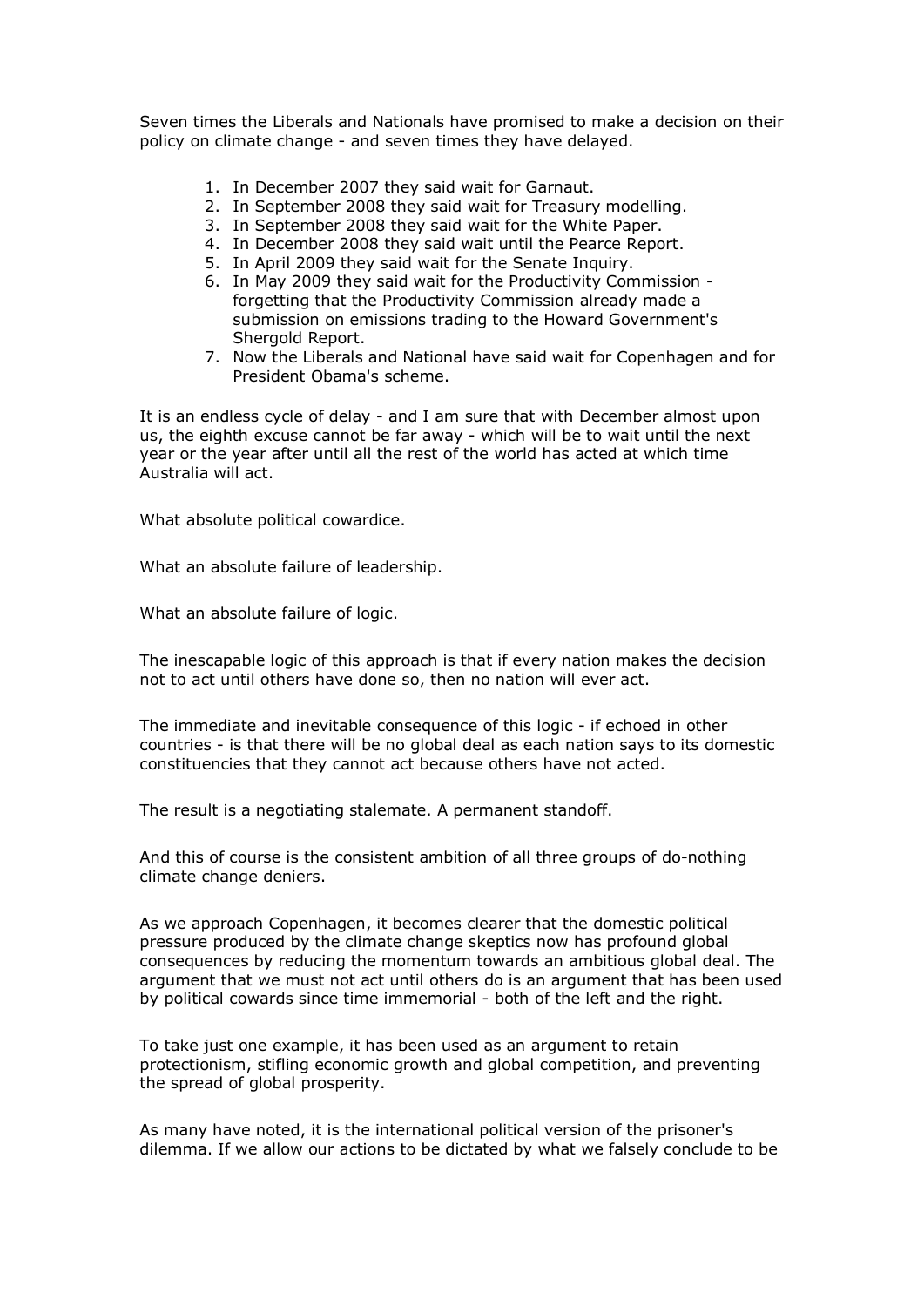in our narrow self-interest, then we harm not just others but ourselves as well because climate change inaction harms us as well.

Climate change deniers are small in number, but they are too dangerous to be ignored. They are well resourced and well represented by political conservatives in many, many countries.

And the danger they pose is this - by collapsing political momentum towards national and global action on climate change, they collapse global political will to act at all. They are the stick that gets stuck in the wheel, that despite its size may yet bring the train to a complete stop.

And that is what they want, because they are driven by a narrowly defined self interest of the present and are utterly contemptuous towards our children's interest in the future.

This brigade of do-nothing climate change skeptics are dangerous because if they succeed, then it is all of us who will suffer.

Our children.

And our grandchildren.

If we fail, then it will be a failure that will echo through future generations.

The consequences for Australia of failing to act domestically and internationally on climate change are severe. We know from formal global and national economic modelling that the costs of inaction are greater than the costs of acting. Treasury modelling from October 2008 shows that economies that defer action on climate change face long-term costs around 15 per cent higher than those that take action now.

The sooner we act, the better placed our companies will be to benefit from new emerging global markets, and to benefit from the economic gains from improved efficiency. Moving to a low pollution economy will require significant investment in renewable energy, carbon capture and storage, energy efficiency and other low emissions technologies.

We need to start giving the signal to investors that they need to factor the price of carbon into their decisions to make the investments we need. Importantly, business needs certainty to make these investments.

As Greig Gailey, former President of the Business Council of Australia said: *"Only business can make the many investments needed to transition Australia to a low carbon economy. To do this business needs certainty."*

Without passage of the CPRS there will be no certainty for business. That is why business groups like the Business Council of Australia and the Australian Industry Group want to see the major parties come together and vote on the CPRS this year.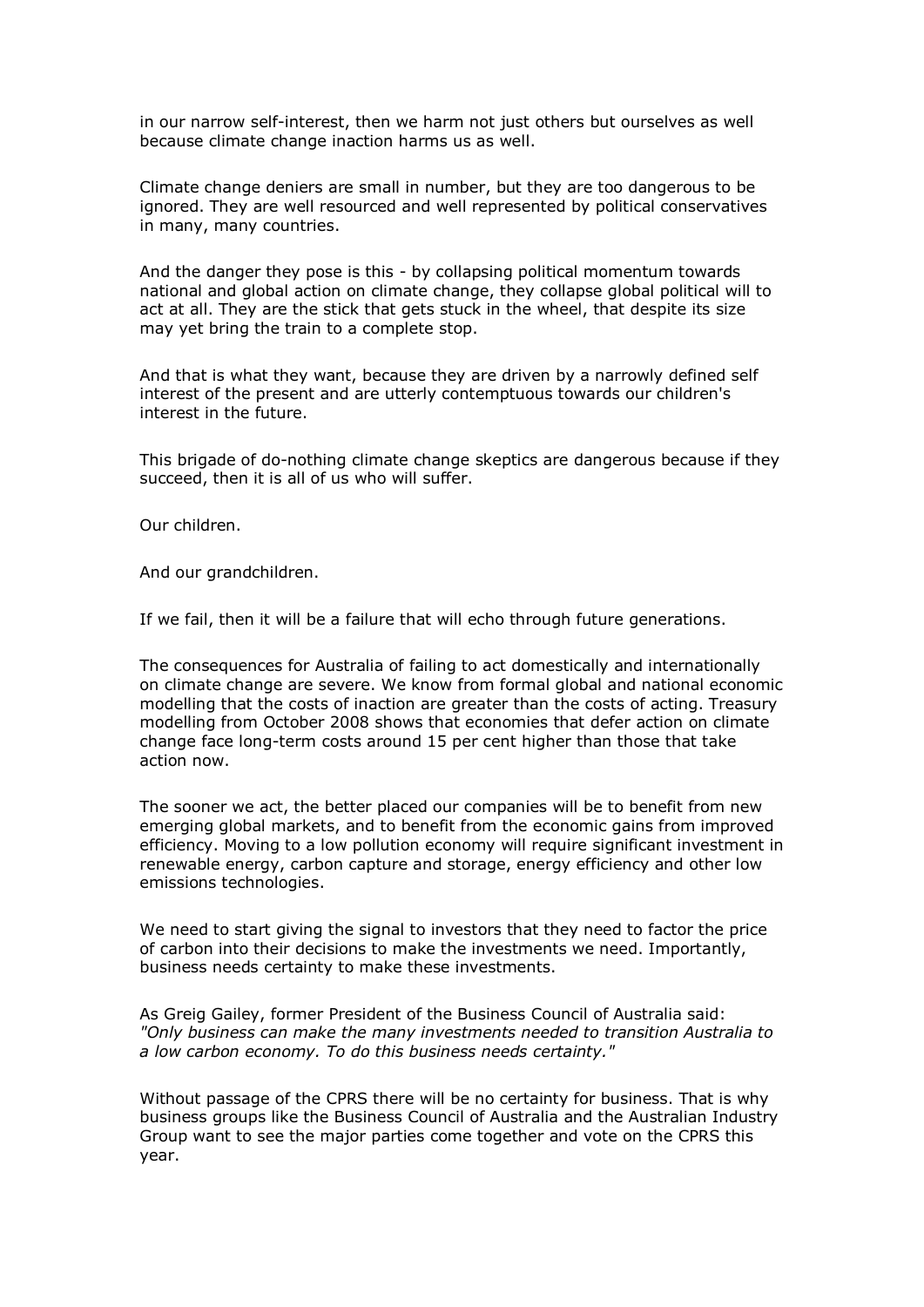Heather Ridout, Chief Executive of the Australian Industry Group said: "... many of our members are telling us that they are holding off making *investments until there is a greater degree of clarity around domestic climate change legislation."*

(ADECCO Group Australia Breakfast 15 October 2009)

Russell Caplan, Chairman of Shell Australia, said:

*"... we believe a far greater risk is that Australia misses the opportunity to put a policy framework in place to deal with this issue. This would create a climate of continuing uncertainty for industry and potentially delay the massive investments required."*

(BRW 6 August 2009)

These are the implications for Australia. These are the political challenges we now face both at home and abroad.

But my unequivocal message to the nation today is that this nation Australia will not be deterred.

Our course is clear.

That is why this government will press forward with our plan to tackle climate change domestically and globally.

Domestically we will press forward with the passage of the Carbon Pollution Reduction Scheme.

It will be voted on in the House in the week beginning Monday November 16.

It will be introduced into the Senate immediately after the vote in the House.

It will then be voted on in the Senate in the week beginning 23 November.

We welcome the Opposition's recent cooperation and I'm pleased to hear from Minister Wong that negotiations are proceeding in good faith. I'd like to personally commend the Member for Groome for his genuine efforts to engage with the Government in good faith to reach a reasonable outcome with the Government that will finally deliver action on Climate Change.

We are of course concerned by the comments of the Leader of the Opposition in the Senate that *"even if the government accepts all our amendments, we may well still vote against the bill."* (NICK MINCHIN- 2UE- 30 OCTOBER 2009)

The do-nothing climate change skeptics are still alive and well in the Coalition. After 12 years of inaction, and after two years of preparation, the nation demands a genuine timetable and good faith negotiations to give business the certainty they need with climate change.

The Australian Government is also committed to intensively engaging to support an ambitious agreement in Copenhagen.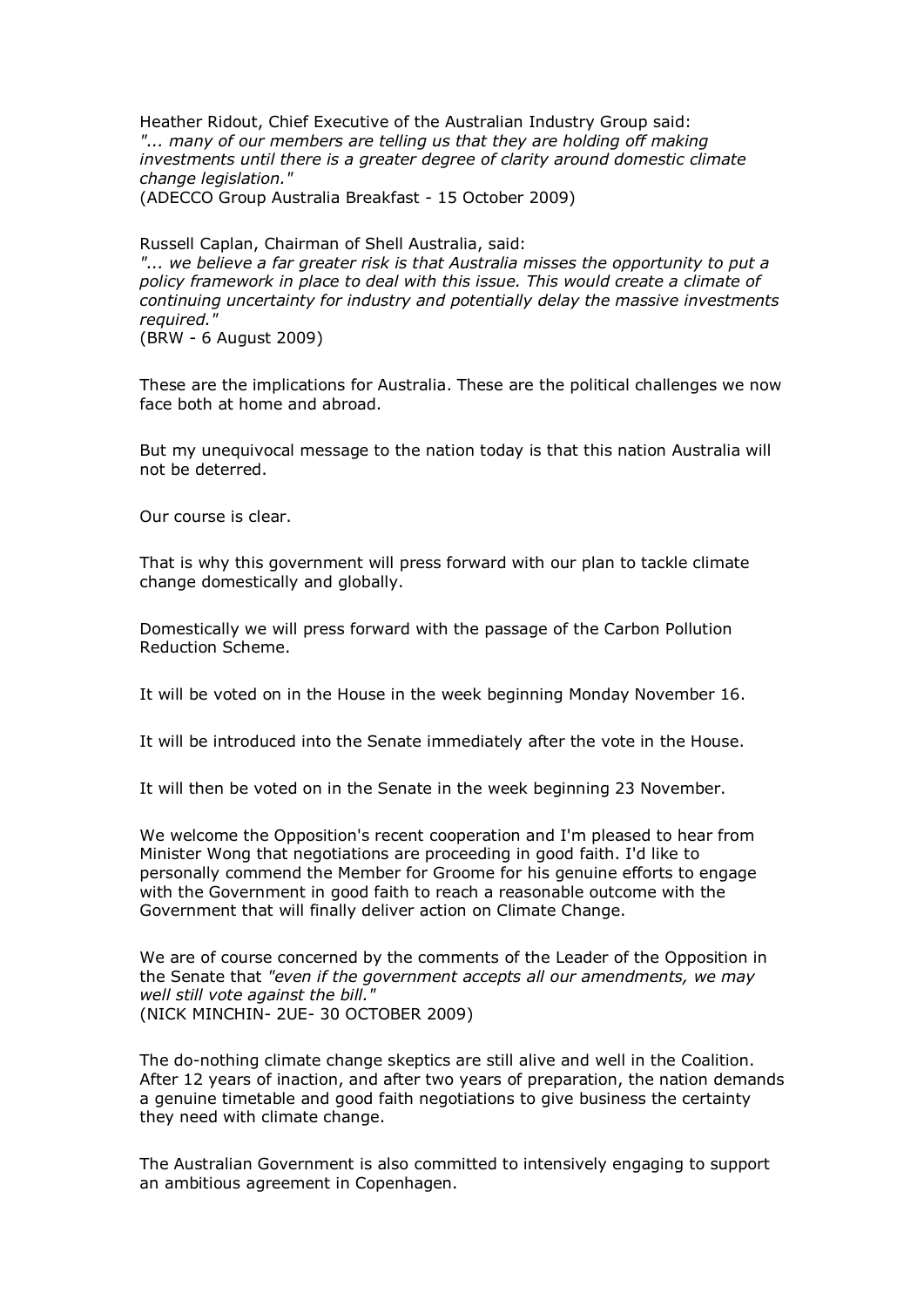At Copenhagen we need an ambitious agreement on mitigation, adaptation, finance and technology.

As UN Secretary General Ban Ki-moon said yesterday, the formal UN negotiations are moving slowly.

The UN Secretary-General has said we must maximise the agreement we can reach in Copenhagen. They can resolve some issues, but not others.

Now is time for strenuous efforts by all leaders and ministers.

Denmark's Prime Minister Rasmussen is engaging a growing number of leaders in the Copenhagen Commitment Circle - to accelerate engagement by leaders.

Australia is committed to playing a leadership role and has joined Mexico and the UN Secretary-General in the initial group of 'friends of the Chair' to help build consensus and draw out concrete commitments from across the world.

In July this year at the G8 meetings in L'Aquila, Australia helped form a 2 degree Celsius 450 ppm ambition for global action on climate change, and it was at this meeting that Australia launched the Global Carbon Capture and Storage Institute, a concrete initiative to make CCS technology a reality.

Australia is currently chair of the Pacific Island Forum which this year delivered the Pacific Leaders' Climate Change Call to Action demanding urgent action on a real threat to the viability of some Pacific communities.

In September, Australia at the request of the UN Secretary-General co-chaired a roundtable at the UN Special Session on Climate Change - with a view to driving a sense of political urgency with other leaders, and representing the views of the Pacific.

Australia has launched the Forest Carbon Partnerships with Indonesia and Papua New Guinea - an initiative providing policy and technical support to protect the great forests in our neighbourhood.

And Australia has established a \$150 million Climate Change Adaptation Fund supporting vulnerable nations dealing with the real impact of climate change, with a strong focus on the Pacific.

For years - and then, with increasing intensity, in recent months - do-nothing climate change skeptics have been mounting a systematic campaign against action on climate change.

Their aim is not to convince every person on earth of the follies of acting on climate change. Their aim is to erode just enough of the political will that action becomes impossible.

By slowing the actions of each individual country, they aim to slowly drag global negotiations on climate change to a standstill. By hampering decisive action at a national level, they aim to make it impossible at an international level.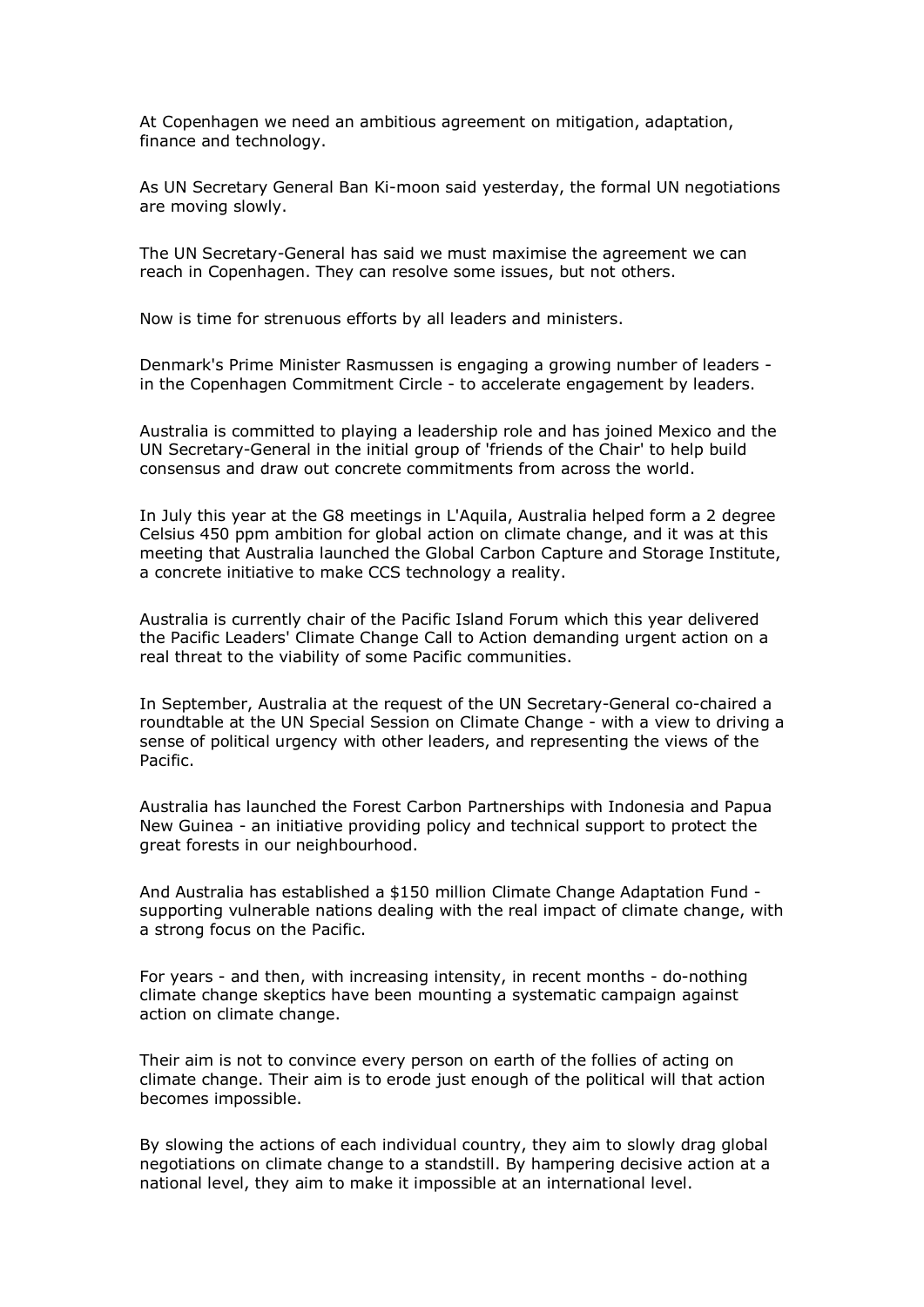If Copenhagen does not deliver the outcome we so urgently need, no individual climate change skeptic will be responsible, but each of them will have played their part.

The corrosive effect of climate skeptics eroding the political will to act may be the disintegration of any possibility of meaningful action on climate change.

In this debate the climate change skeptics have erected an intellectual house of cards based on one simple premise: that the cost of not acting is nothing.

When you boil down their arguments, their world government conspiracy theories and their back of the envelope calculations - that in its starkest simplicity and entirety is what is left: that the cost of not acting is nothing.

That is the simplest premise upon which the scepticism of Malcolm, Barnaby, Andrew, Alan, Janet and even Lord Monckton is based. They cling to that single premise like a polar bear clings to a melting iceberg.

Without that premise, their scepticism is sunk. Malcolm, Barnaby, Andrew, Janet and the Thatcherite Lord Monckton are betting the house on that simple premise that the cost of not acting is nothing.

For people who claim to hold the conservative torch, their scepticism is in fact radical in its riskiness and recklessness. By deliberately undermining and eroding the capacity to achieve both domestic and international action on climate change the skeptics are attempting to force the world to take the single most reckless bet in our long history.

They are betting our future, the future of our children and our grandchildren, and they are doing so based on their own personal intuitions, their personal prejudices and their deeply ingrained political prejudices.

And they are doing so in the total absence of any genuine body of evidence.

Climate change skeptics in all their guises and disguises are not conservatives. They are radicals.

They are reckless gamblers who are betting all our futures on their arrogant assumption that their intuitions should triumph over the evidence.

The logic of these skeptics belongs in a casino, not a science lab, and not in the ranks of any responsible government.

Malcolm, Barnaby, Andrew, Janet, even Lord Monckton shouldn't even bother with the pretence of science and just admit the currency of their prescription for inaction has all the legitimacy of a roulette wheel.

Basically, let's just sit back, do nothing and see what happens.

The alternative - our alternative - is to base policy on the evidence.